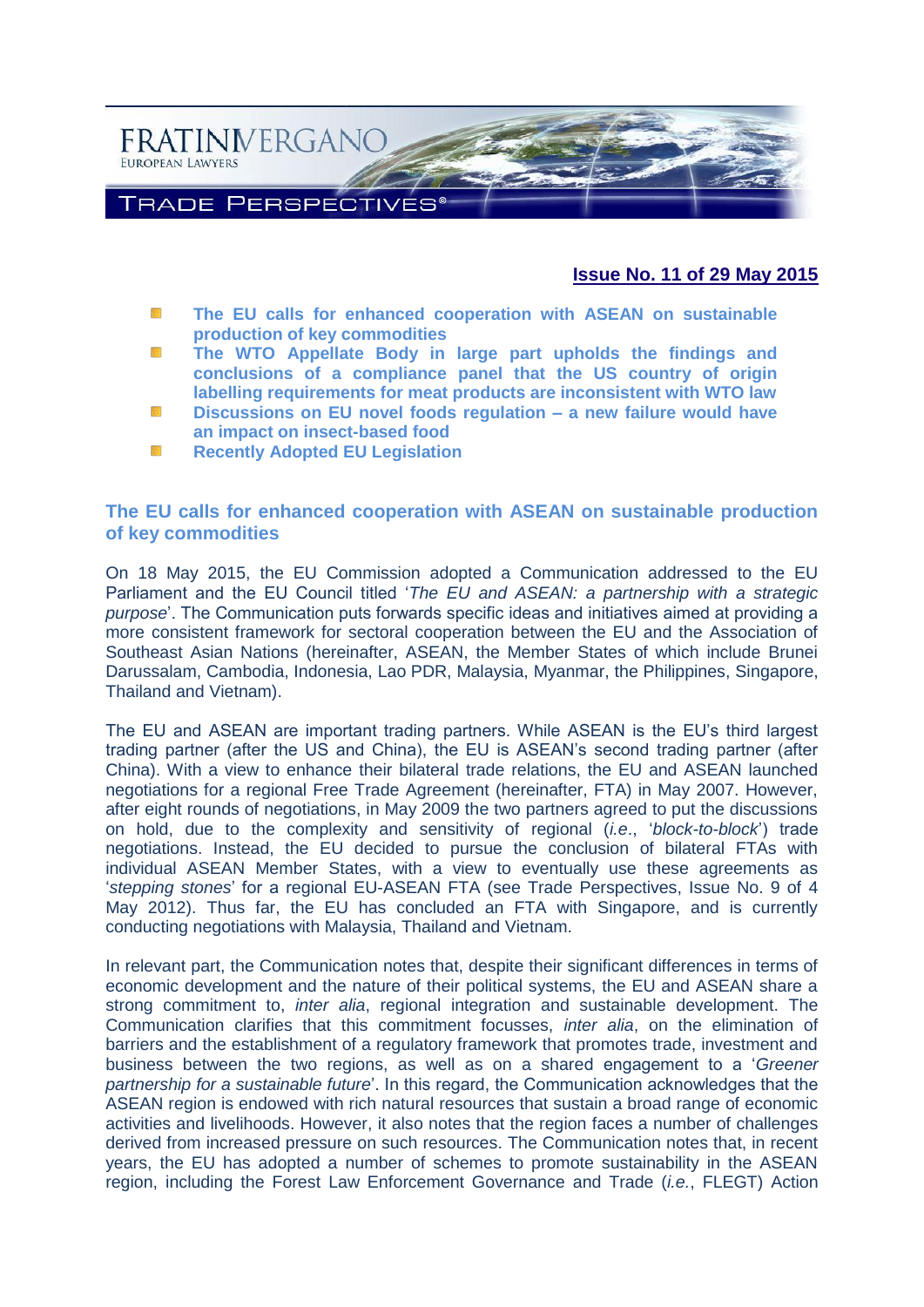Plan, aimed at improving forest governance and promoting trade in sustainably and legally harvested timber products; and the efforts to fight illegal, unreported and unregulated (*i.e*., IUU) fishing.

In addition, the Communication puts forward specific initiatives to be jointly implemented by the EU and ASEAN in the area of sustainability, such as strengthening the collaboration on climate change, providing enhanced support to environment protection and promoting sustainable production of key commodities, such as palm oil, rubber and coffee. With the EU calling for initiatives of this type, it is clear that concerned industries in the EU and ASEAN enjoy now a renewed *momentum* to effectively engage in the relevant *fora*. In fact, a number of initiatives are presently ongoing, both at the multilateral (or plurilateral) level, as well as on a bilateral basis, which provide unique opportunities that operators and Governments, with an interest in specific commodities, should promptly seize.

For instance, a number of WTO Members is currently engaged in negotiations for an Environmental Goods Agreement (hereinafter, EGA), *i.e.*, a new agreement aimed at promoting green growth and sustainable development by liberalising trade in environmental goods. Negotiations are presently being conducted by 17 WTO Members (*i.e.*, Australia, Canada, China, Chinese Taipei, Costa Rica, the EU, Hong Kong China, Iceland, Israel, Japan, New Zealand, Norway, Republic of Korea, Singapore, Switzerland, Turkey and the US). Although the EGA will apply on a most-favoured nation (*i.e.*, MFN) basis (meaning that all WTO Members will benefit from the agreed tariff reductions), participating to the negotiating process allows WTO Members to drive the liberalisation process, including to decide which products will be covered by EGA's advantageous provisions.

Thus far, EGA's proposed coverage focuses primarily on high-tech industrial products such as devices for air pollution control, waste management, cleaner renewable energy and noise abatement. It is rather surprising that the proposed goods do not include goods that are '*green*' by definition, such as commodities (*e.g*., palm oil, soybeans, sugarcane and rapeseed) that are available in nature and which can be used, *inter alia*, for renewable energy production and for a multitude of other industrial and commercial applications. The only way to ensure that these goods be covered by EGA is if the concerned Governments (*i.e*., Argentina, Brazil, Indonesia, Malaysia, etc.) were to table their proposals in the context of their participation in the negotiations (see Trade Perspectives, Issue No. 7 of 2 April 2015).

In doing so, proposing countries should consider setting-up globally recognised sustainability standards for the production of the relevant commodities, ideally to be first based on regionally agreed criteria (*e.g*., in the context of ASEAN) and driven by the producing countries themselves in cooperation with leading trading partners (*e.g.*, the EU, the US, etc.). Such schemes would facilitate and reward the diffusion of sustainable production practices, inasmuch as the tariff benefits stemming from the EGA would only apply to covered commodities produced and certified according to the internationally-agreed sustainability standards. At the same time, this approach would reduce or eliminate barriers to trade affecting commodities and their applications, which are almost always based on unsubstantiated claims (*e.g.*, in the case of palm oil, sustainability-related accusations against palm oil used as a biofuel feedstock and as a food product). Overall, EGA's tariff preferences would not only play a fiscal role, but would (perhaps, more importantly) also pursue environmental sustainability irrespective of the degree of development and industrialisation of producing countries.

At the bilateral level, the EU's Communication appears to pave the way for ASEAN Member States to secure, in the context of their bilateral FTAs with the EU, specific schemes concerning sustainable production of key commodities. By way of example, FTAs could include dedicated chapters on key commodities, addressing, in relevant part, trade obstacles hindering access of such goods to the EU's market. These chapters should also provide for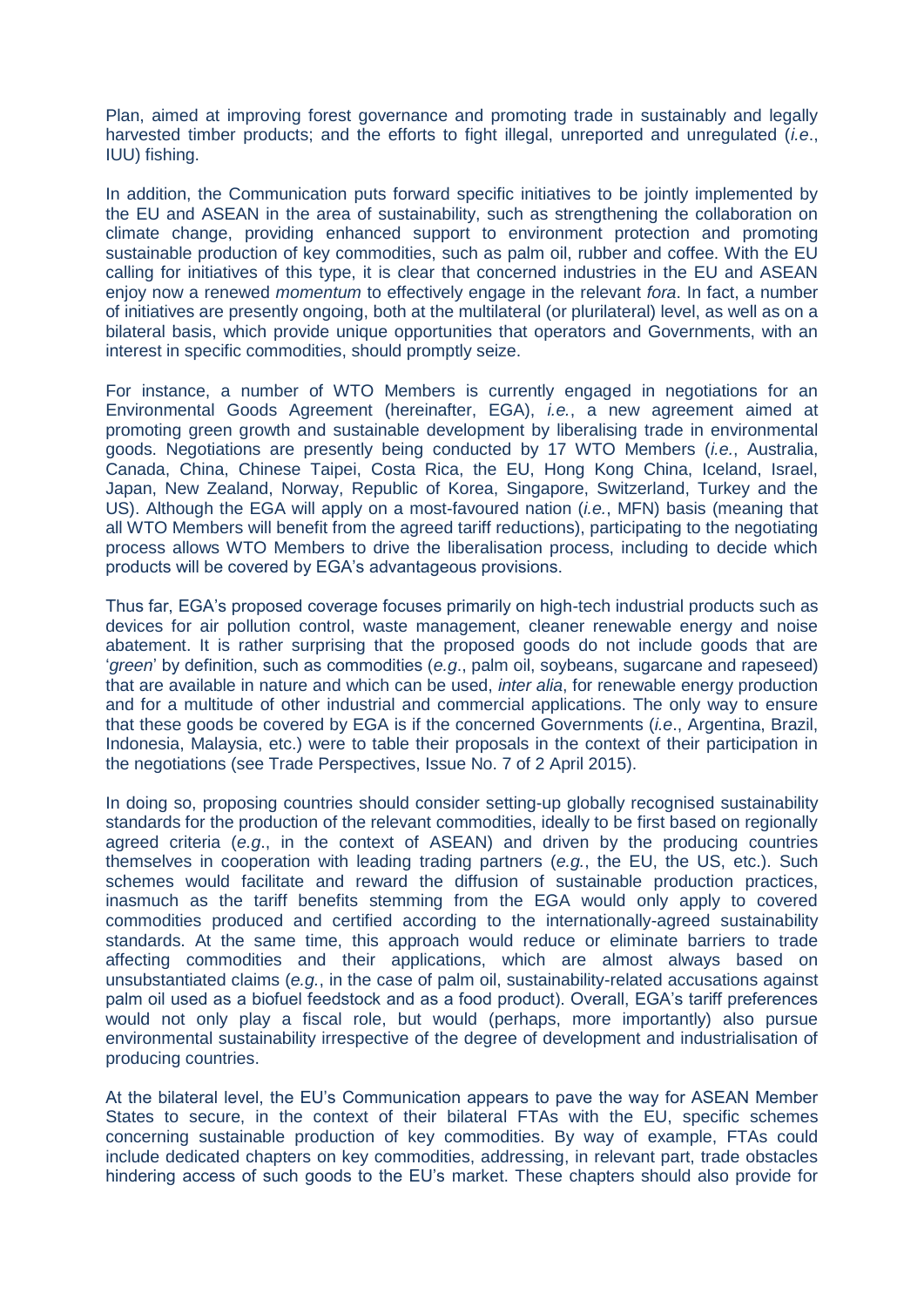product-specific certification schemes for the sustainable production of commodities (*i.e*., palm oil, rubber, etc.) in the sense of the scheme outlined above, ideally centred on regionallyagreed criteria or on schemes that are already in place at the national level. The relevant provisions would effectively tackle, from an overarching perspective, measures in place in the EU and/or its Member States, which are allegedly based on sustainability concerns, but that unduly affect key commodities produced in ASEAN.

There is significant potential in improving the trade relations between the EU and ASEAN (both as a region and between their Member States individually) that remains unexplored. Bilateral trade in goods and services between the EU and ASEAN (which reached a value of EUR 238 billion in 2013) translates, especially in ASEAN, in increased employment rates and important development opportunities that, nonetheless, could be further seized. Implementation of the appropriate mechanisms to further liberalise trade and secure sustainable growth will also have an impact on the broader perspective (*i.e.*, endorsement by WTO Members of the relevant sustainability standards for commodity production will result in the recognition that, at least where produced according to specific criteria, commodities that are often indiscriminately demonised, such as palm oil, can be considered as '*green*' when certified as sustainable under internationally-approved schemes). In this context, concerned operators with an interest in EU-ASEAN trade should closely coordinate and maintain fluent communications with the relevant authorities, in order to ensure that their commercial interests are duly taken into account.

## <span id="page-2-0"></span>**The WTO Appellate Body in large part upholds the findings and conclusions of a compliance panel that the US country of origin labelling requirements for meat products are inconsistent with WTO law**

On 18 May 2015, the WTO Appellate Body issued its Report in *United States – Certain Country of Origin Labelling (Cool) Requirements* (hereinafter, *US – COOL*) regarding compliance with previous recommendations made by the WTO Dispute Settlement Body (hereinafter, DSB) in relation to US COOL measures for meat. For the most part, the Appellate Body upheld the previous findings and conclusions of the compliance panel.

The *US – COOL* dispute has been ongoing for over seven years, although its origins can be traced back even further. In 2003, the US Department of Agriculture (hereinafter, USDA) postponed the implementation of mandatory COOL requirements, except for fish and seafood. In August 2007, the USDA opened a comment period for a Proposed Rule on COOL for beef, lamb, pork, perishable agricultural commodities, and peanuts. The US COOL measure defines the '*origin*' of meat by way of a series of stages in the life of the relevant livestock and country or countries at which said stages occur. In order to comply with the COOL measure, meat producers are required to monitor and segregate different cattle and hogs on the basis of the origins, for purposes of classifying the meat into 5 specific categories. Those categories include whether cuts of meat are: (i) from animals born, raised and slaughtered in the US; (ii) from animals born and/or raised in a foreign country, and/or raised and slaughtered in the US; (iii) from animals born and raised in a foreign country, and slaughtered in the US; (iv) the product of a foreign country; and (v) ground meat.

As a result, on 1 December 2008 and 17 December 2008, Canada and Mexico, respectively, filed requests for WTO consultations with the US regarding its COOL requirements for meat. The consultations appeared to be successful, as the US replaced its '*Interim Final Rule'* with an amended '*Final Rule on Mandatory Country of Origin Labelling of Beef, Pork, Lamb, Chicken, Goat Meat, Perishable Agricultural Commodities, Peanuts, Pecans, Ginseng, and Macadamia Nuts'* (published on 15 January 2009 as 74 Fed. Reg. 2658, Parts 60 and 65, see Trade Perspectives Issue No. 10 of 22 May 2009). However, Canada and Mexico did not find the amendments sufficient and eventually both countries filed requests for the establishments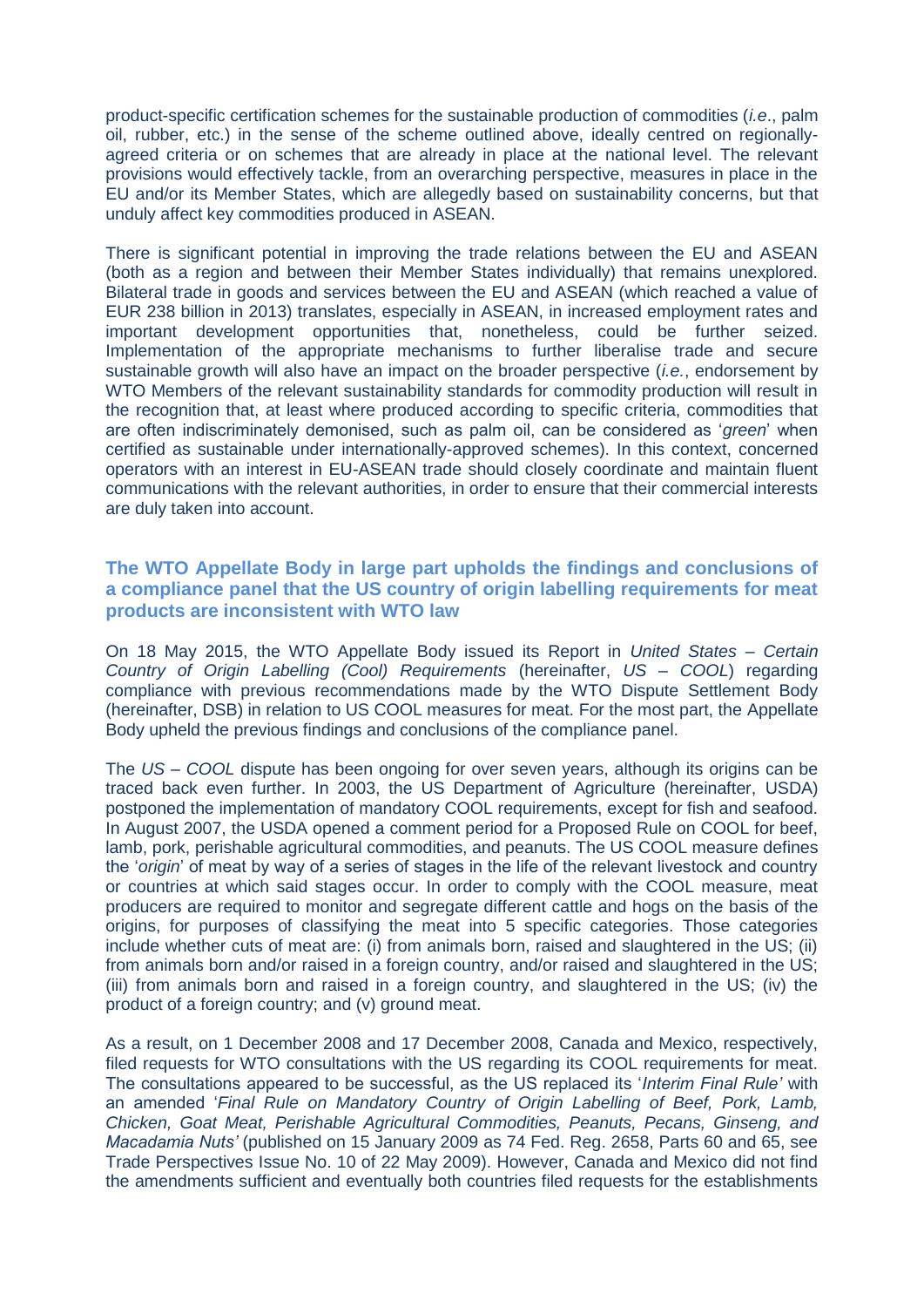of panels. The WTO DSB established a single panel for the disputes, pursuant to its rules of procedures, and the panel issued its report on 18 November 2011. In relevant part, the panel found that the US COOL measure was a WTO-inconsistent technical regulation within the meaning of the WTO Agreement on Technical Barriers to Trade (hereinafter, TBT Agreement). In particular, the panel found that the COOL measure accorded treatment less favourable to imported Canadian cattle and hogs and Mexican cattle than that accorded to American cattle and hogs, and thus violated Article 2.1 of the TBT Agreement. Moreover, the panel found that the COOL measure violated Article 2.2 of the TBT Agreement because it did not fulfil its legitimate objective of providing consumers with information on origin. The WTO Appellate Body later upheld, for different reasons, the panel's finding regarding Article 2.1 of the TBT Agreement, but reversed its finding regarding Article 2.2 of the TBT Agreement. In the Appellate Body's view, the panel erred by requiring that there to be a minimum level of fulfilment of the legitimate objective of the measure. Instead, the Appellate Body found that only some level of contribution towards the legitimate objective of a measure is necessary.

The most recent Appellate Body Report, issued on 18 May 2015, concerns the findings and conclusions of the compliance panel with regards to the challenges by Canada and Mexico that the US failed to implement the DSB recommendations in *US – COOL*. In response to the Appellate Body Report, and subsequent recommendations by the WTO DSB, on 23 May 2013 the USDA issued an amended COOL measure that, in part, increased the level of precision of the information given to consumers. The WTO compliance panel found that the amended measure increased the COOL measure's detrimental impact on the competitive opportunities of imported livestock. The compliance panel also concluded that Canada and Mexico were unable to make *prima facie* cases that the amended COOL measure violated Article 2.2 of the TBT Agreement. On review, the Appellate Body upheld all of the findings and conclusions of the compliance panel, except those relating to Canada and Mexico's failure to make *prima facie* cases regarding Article 2.2 of the TBT Agreement. Accordingly, the Appellate Body again recommended that the DSB request for the US to bring its COOL measure into compliance with the GATT 1994 and the TBT Agreement. The US appears to be willing to comply, given the potential for retaliatory action by Canada and Mexico if the COOL measure is not amended. The day after the issuance of the Appellate Body Report, Representative Kenneth Michael Conaway, Chair of the US House of Representatives Committee on Agriculture, introduced H.R.2393, which would repeal country of origin labelling requirements with respect to beef, pork, and chicken, and for other purposes.

The dispute, which appears to have finally reached its conclusion, will have a significant effect on potential approaches of various governments on the implementation of labelling rules. Some critics in the US claimed that the outcome of the dispute generally disallows country of origin labelling, a product feature that consumers appear to desire and appreciate. However, such a view oversimplifies the findings and conclusions. After the initial dispute, the USDA appears to have amended the COOL measure in order to further strengthen the fulfilment of its legitimate objective by increasing the precision of information provided to consumers. Such an approach was flawed, as shown by the eventual result of the compliance dispute, because it ignored the issue of trade-restrictiveness. The core consideration, when developing or reviewing country of origin labelling, should be on the burden that such measures create on businesses, in particular foreign enterprises. For example, the EU Commission recently released the findings of two reports that evaluated the additional costs associated to various labelling options for milk and dairy products, as well as meat products such as horse, rabbit and game, unprocessed foods, single ingredient products and ingredients that make up more than half of a product. The results indicate that costs could rise 45 percent for milk and dairy producers, and that small to medium sized enterprises in the EU would be unfairly affected by these administrative costs. Costs may be even higher for foreign enterprises and, as was the case in *US – COOL*, accord treatment less favourable to imported products. Businesses that are negatively affected by labelling requirements should consider seeking a review of the restrictiveness of such measures in light of the findings and conclusions in *US – COOL*.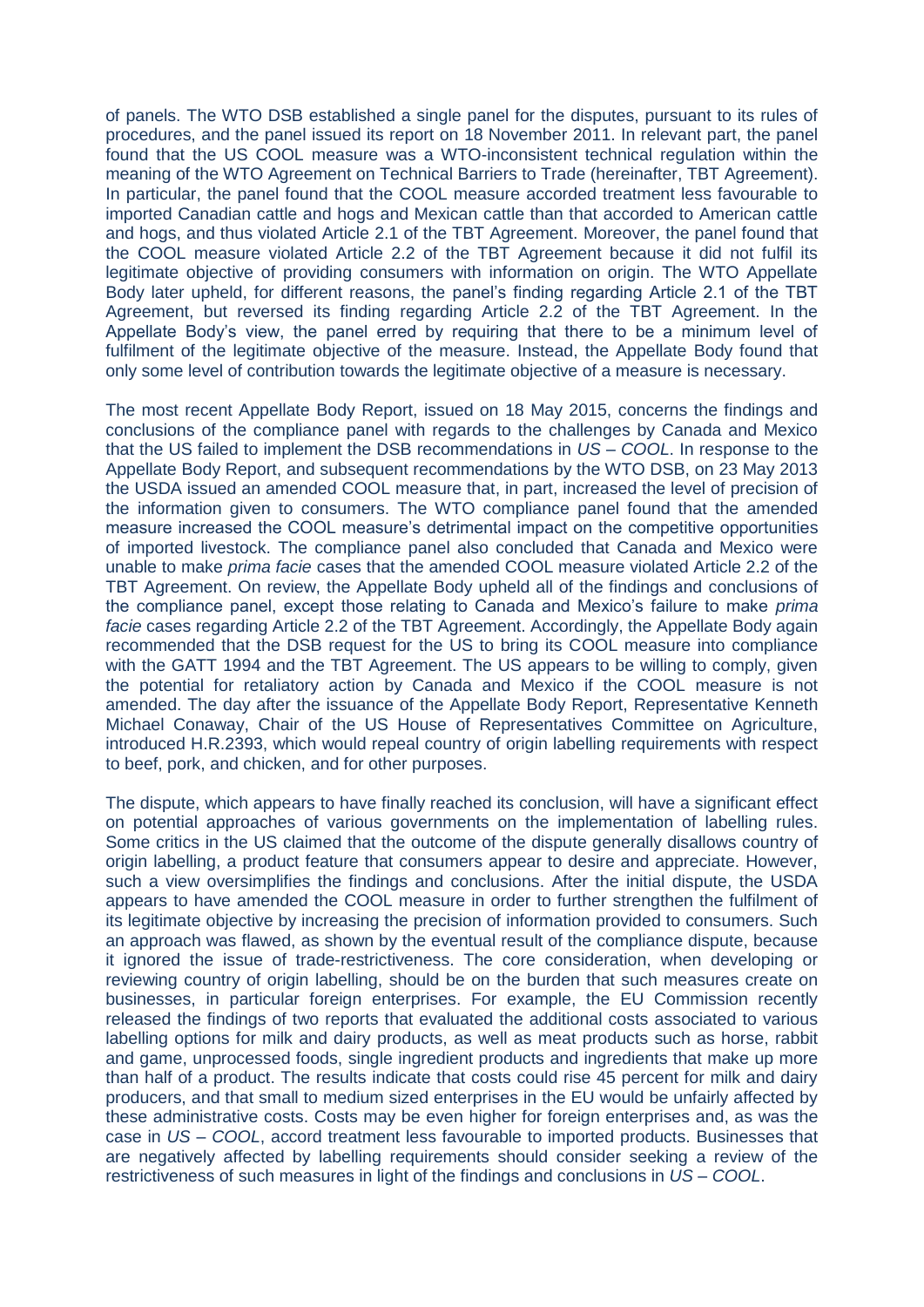## <span id="page-4-0"></span>**Discussions on EU novel foods regulation – a new failure would have an impact on insect-based food**

On 12 May 2015, another round of discussions on new EU rules for novel foods took place between the Latvian EU presidency and representatives of the EU Parliament and the EU Commission. Reportedly, the EU Parliament's negotiators have tabled what they described as their '*final offer*' on the EU's proposed novel foods regulation, warning that they will not compromise any further with EU Member States. Two of the most challenging elements of the discussions that remain to be addressed are the reference to animal cloning and the choice of the type of secondary decisions to authorise novel foods. The EU Parliament wants to safeguard its right to scrutinise the adoption of new novel foods. However, the Council refuses to back down over the issue of implementing acts. Failure to agree on a new novel foods regulation could stifle innovation in the EU by not establishing a clear, harmonised legal framework for, *e.g.*, edible insects or insect-based products in the EU.

The rules under discussion are aimed at making the authorisation procedure of novel foods (fully centralised at the EU level) simpler, clearer and more efficient, while enabling safe and innovative food to be placed on the EU market faster without compromising a high level of public health. The new draft rules are also expected to facilitate the access to the EU market for traditional foods from third countries having a history of safe food use.

Authorisation and use of novel foods have been harmonised in the EU since 1997 when *Regulation (EC) No 258/97 on novel food and novel food ingredients* (hereinafter, the Novel Foods Regulation) was adopted. Novel food is food that was not consumed to a significant degree in the EU prior to 15 May 1997 and that falls under one of the four categories listed in the Regulation (*i.e.*, foods and food ingredients (i) with a new or intentionally modified primary molecular structure; (ii) consisting of or isolated from micro-organisms, fungi or algae; (iii) consisting of or isolated from plants and food ingredients isolated from animals; and (iv) to which has been applied a production process not currently used). In 2008, the EU Commission presented a proposal to amend the Novel Food Regulation. However, in 2011, the co-legislative procedure discussions provoked a debate around the issue of animal cloning and no agreement was reached between the EU Parliament and the Council for a new novel foods regulation (for more background see: Trade Perspectives, Issue No. 5 of 10 March 2011 and Issue No. 10 of 20 May 2011). As a result, the EU Commission was asked to prepare a separate legislative proposal on animal cloning in food production. On 18 December 2013, the Commission drew up a new proposal for the revision of the Novel Foods Regulation (see: Trade Perspectives Issue No. 4 of 21 February 2014).

The text proposed by the EU Commission stated that the existing categories of novel food laid down in Article 1 of the Novel Foods Regulation should be clarified and updated by replacing the existing four categories with a reference to the general definition of food provided for in Article 2 of *Regulation (EC) No 178/2002 on the general food law* and explicitly stating in Article 1(2) that the Regulation shall not apply to food falling within the scope of (future) Council Directive on the placing on the market of food from animal clones. Novel foods are defined in the Commission proposal more broadly as "*all food that was not used for human consumption to a significant degree within the EU before 15 May 1997*". A number of examples are listed after the words "*and includes in particular*".

In its Report on the proposal for a regulation of the European Parliament and of the Council on novel foods of 1 December 2014, the EU Parliament's Committee on the Environment, Public Health and Food Safety proposed to delete the reference to animal clones and defined novel food as "*any food that was not used for human consumption to a significant degree within the Union before 15 May 1997 irrespective of the date of accession of the various Member States*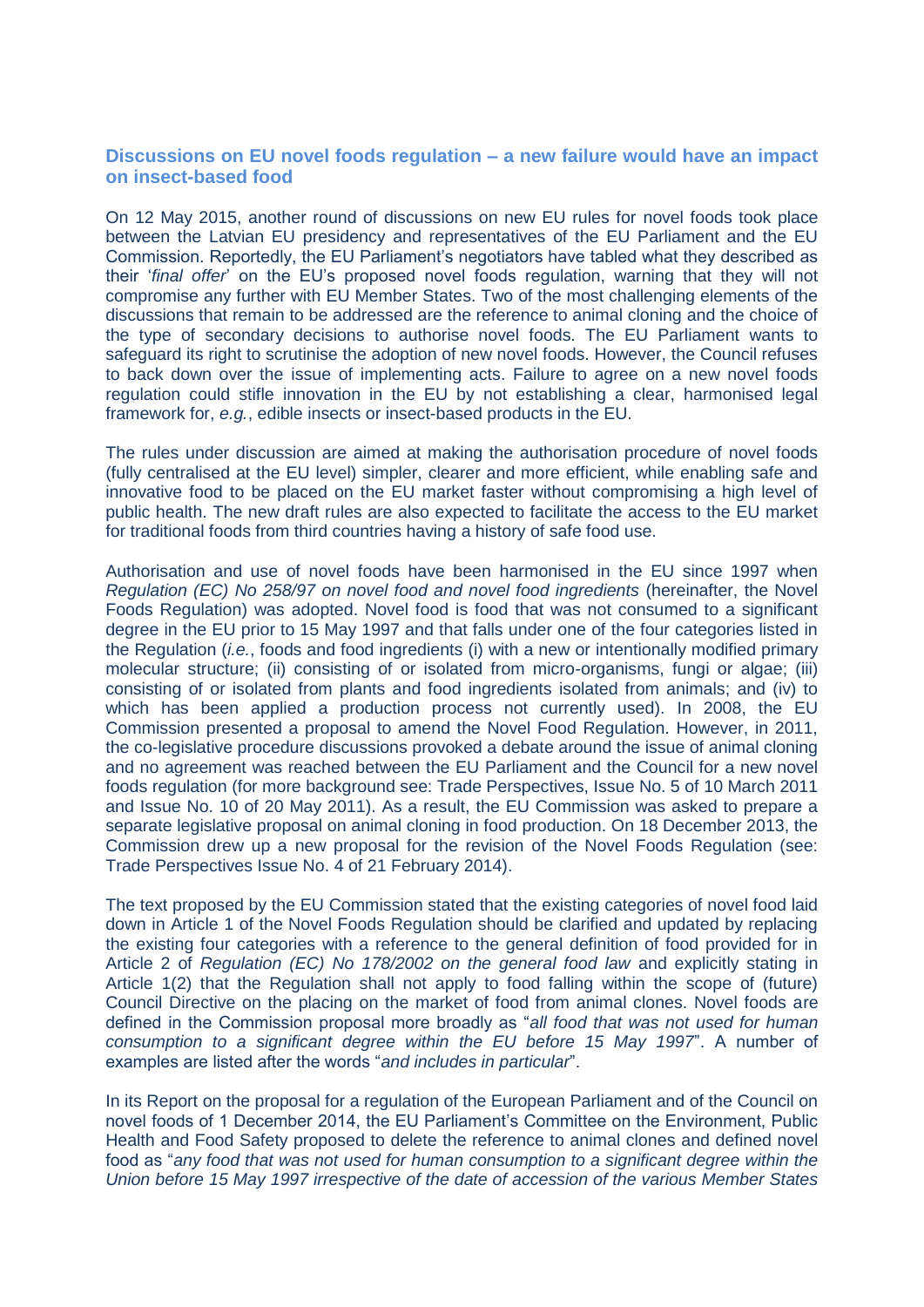*to the EU*" and added that it must fall under at least one of a number of categories. Said categories include food derived from cloned animals or their descendants; food containing, consisting of, or obtained from cellular or tissue cultures; and food consisting of, isolated from or produced from animals or their parts, including whole animals, such as insects, except for food from animals obtained by traditional breeding practices and having a history of safe food use within the EU market.

Insects and insect-based food are usually considered a novel food in the EU. Under the Novel Foods Regulation, a risk assessment must be undertaken for all novel foods or novel food ingredients and an authorisation may be granted by the EU Commission before they are allowed to be placed on the market. This authorisation concerns the conditions of use, the designation of the novel food or novel food ingredient and the specific labelling requirements.

Currently, there is legal uncertainty as to whether whole insects or preparations thereof fall within the scope of the Novel Foods Regulation. In principle, the Novel Foods Regulation is designed to apply to all new foods before they are introduced into the EU, and this would include foods obtained from insects that have not been previously used as food sources in Europe. However, due to an apparent oversight in the wording, the scope of the Novel Foods Regulation currently covers foods '*obtained from animals*', but it does not mention '*entire*' animals, such as larvae and insects. In fact, Article 1(2)(e) of the Novel Foods Regulation refers to the category of '*food ingredients isolated from animals*'. As stated above, the new proposal defines novel food more broadly as "*all food that was not used for human consumption to a significant degree within the EU before 15 May 1997*" and lists a number of examples after the words "*and includes in particular*" without any specific reference to animals or animal products. According to this draft, all species and forms of insects would be considered '*novel foods*', unless it can be shown that they were consumed to a significant extent by humans in the EU before 15 May 1997. Also the EU Parliament's opinion, which includes "*food isolated from or produced from animals or their parts, including whole animals, such as insects*" clarifies that such food is novel. However, as seen above, there are a number of matters, including the reference to cloning, the definition of novel foods and the EU Parliament's right to scrutinise the adoption of new novel foods, which need to be resolved by the co-legislators, the European Parliament and the Council.

While awaiting harmonisation of EU legislation on novel foods, trade in some insects is tolerated in Belgium. This does, however, not apply to ingredients that were isolated or extracted from insects, such as protein isolates. A Circular of 21 May 2014 addresses the breeding and marketing of insects and insect-based food for human consumption. The Netherlands appear to take a similar approach to entomophagy. On the other hand, in a statement issued on 22 December 2014, Luxembourg's food safety authority announced that the sale of edible insects is prohibited without specific approval of the Commission. In its statement, Luxembourg refers to surveys undertaken in 2010 and 2011, which concluded that insects had not been historically consumed in the EU and were, therefore, subject to novel foods approval (for more background see: TradePerspectives, Issue No. 3 of 6 February 2015).

Third country producers, suppliers and sellers of insects intended for human consumption may soon be able to take advantage of EU rules for '*traditional foods*' from third countries. The Commission's proposal on novel foods provides for a simplified authorisation procedure for traditional foods from a third country, derived from primary production and with a history of safe food use in a third country. History of safe food use in a third country means that the safety of the food in question has been confirmed with compositional data and from experience of continued use for at least 25 years in the customary diet of a large part of the population of a third country. However, in its report of 1 December 2015, the EU Parliament also stressed the importance of the '*precautionary principle*', whereby foods must be proven safe before they can be authorised for consumption in the EU market. As for traditional food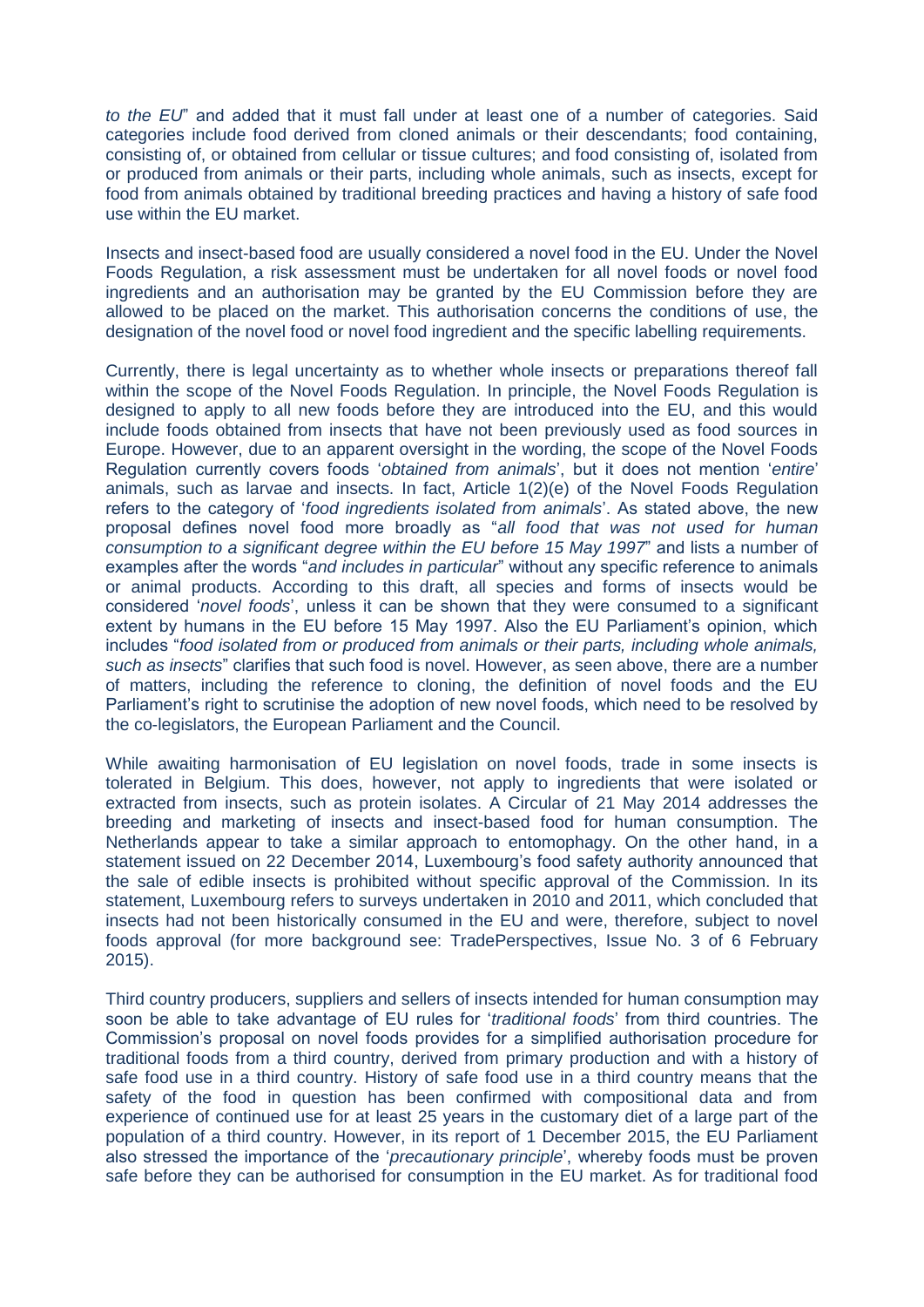imported from third countries, legislators called for clear guidance from the European Food Safety Authority on the data needed to prove a '*history of safe use*'. Further data requirements on traditional foods from third countries could become a new stumbling block for access of such food to the EU.

The apparent current loophole in the EU Novel Foods Regulation and different interpretations by EU Member States have left manufacturers of insect-based food without legal certainty. This applies in particular to insect-based proteins. The adoption of a new novel foods regulation, which would establish a clear framework for edible insects and insect-based food appears (again) to be in danger as the co-legislators, the EU Parliament and the Council do not appear to be able to resolve certain matters in the proposed novel foods regulation, which are not related to edible insects and insect-based food. The indicative plenary sitting date for the first reading in the EU Parliament has been forecasted for 5 October 2015. The reference to animal cloning and the parliamentary oversight over the approval of novel foods appear to be the two issues that still have to be settled before the EU Parliament can support a firstreading deal.

Further efforts should be made in order to adopt the new novel foods regulation and to eliminate legal uncertainties and establish a proper EU regulatory framework at a time when human consumption of insects and insect-based products looks poised to become more popular, either because of trend or necessity. The next steps taken in the EU on novel foods should be closely monitored and operators should be prepared to participate in shaping upcoming EU legislation by interacting with EU Institutions, third country Governments, relevant trade associations and affected stakeholders.

#### <span id="page-6-0"></span>**Recently Adopted EU Legislation**

## **Trade Remedies**

- *[Commission Implementing Regulation \(EU\) 2015/832 of 28 May 2015 initiating](http://eur-lex.europa.eu/legal-content/EN/AUTO/?uri=uriserv:OJ.L_.2015.132.01.0053.01.ENG)  [an investigation concerning the possible circumvention of countervailing](http://eur-lex.europa.eu/legal-content/EN/AUTO/?uri=uriserv:OJ.L_.2015.132.01.0053.01.ENG)  [measures imposed by Council Implementing Regulation \(EU\) No. 1239/2013 on](http://eur-lex.europa.eu/legal-content/EN/AUTO/?uri=uriserv:OJ.L_.2015.132.01.0053.01.ENG)  [imports of crystalline silicon photovoltaic modules and key components \(i.e.](http://eur-lex.europa.eu/legal-content/EN/AUTO/?uri=uriserv:OJ.L_.2015.132.01.0053.01.ENG)  [cells\) originating in or consigned from the People's Republic of China by imports](http://eur-lex.europa.eu/legal-content/EN/AUTO/?uri=uriserv:OJ.L_.2015.132.01.0053.01.ENG)  [of crystalline silicon photovoltaic modules and key components \(i.e.](http://eur-lex.europa.eu/legal-content/EN/AUTO/?uri=uriserv:OJ.L_.2015.132.01.0053.01.ENG) cells) [consigned from Malaysia and Taiwan, whether declared as originating in](http://eur-lex.europa.eu/legal-content/EN/AUTO/?uri=uriserv:OJ.L_.2015.132.01.0053.01.ENG)  [Malaysia and Taiwan or not, and making such imports subject to registration](http://eur-lex.europa.eu/legal-content/EN/AUTO/?uri=uriserv:OJ.L_.2015.132.01.0053.01.ENG)*
- *[Commission Implementing Regulation \(EU\) 2015/833 of 28 May 2015 initiating](http://eur-lex.europa.eu/legal-content/EN/AUTO/?uri=uriserv:OJ.L_.2015.132.01.0060.01.ENG)  [an investigation concerning the possible circumvention of anti-dumping](http://eur-lex.europa.eu/legal-content/EN/AUTO/?uri=uriserv:OJ.L_.2015.132.01.0060.01.ENG)  [measures imposed by Council Implementing Regulation \(EU\) No. 1238/2013 on](http://eur-lex.europa.eu/legal-content/EN/AUTO/?uri=uriserv:OJ.L_.2015.132.01.0060.01.ENG)  [imports of crystalline silicon photovoltaic modules and key components \(i.e.](http://eur-lex.europa.eu/legal-content/EN/AUTO/?uri=uriserv:OJ.L_.2015.132.01.0060.01.ENG)  [cells\) originating in or consigned from the People's Republic of China by imports](http://eur-lex.europa.eu/legal-content/EN/AUTO/?uri=uriserv:OJ.L_.2015.132.01.0060.01.ENG)  [of crystalline silicon photovoltaic modules and key components \(i.e.](http://eur-lex.europa.eu/legal-content/EN/AUTO/?uri=uriserv:OJ.L_.2015.132.01.0060.01.ENG) cells) [consigned from Malaysia and Taiwan, whether declared as originating in](http://eur-lex.europa.eu/legal-content/EN/AUTO/?uri=uriserv:OJ.L_.2015.132.01.0060.01.ENG)  [Malaysia and Taiwan or not, and making such imports subject to registration](http://eur-lex.europa.eu/legal-content/EN/AUTO/?uri=uriserv:OJ.L_.2015.132.01.0060.01.ENG)*
- *[Commission Implementing Regulation \(EU\) 2015/831 of 28 May 2015 updating](http://eur-lex.europa.eu/legal-content/EN/AUTO/?uri=uriserv:OJ.L_.2015.132.01.0032.01.ENG)  [the list of parties exempted from the extended anti-dumping duty on certain](http://eur-lex.europa.eu/legal-content/EN/AUTO/?uri=uriserv:OJ.L_.2015.132.01.0032.01.ENG)  [bicycle parts originating in the People's Republic of China pursuant to](http://eur-lex.europa.eu/legal-content/EN/AUTO/?uri=uriserv:OJ.L_.2015.132.01.0032.01.ENG)  Regulation (EC) No. [88/97 following the screening initiated by Commission](http://eur-lex.europa.eu/legal-content/EN/AUTO/?uri=uriserv:OJ.L_.2015.132.01.0032.01.ENG)  [Notice 2014/C 299/08](http://eur-lex.europa.eu/legal-content/EN/AUTO/?uri=uriserv:OJ.L_.2015.132.01.0032.01.ENG)*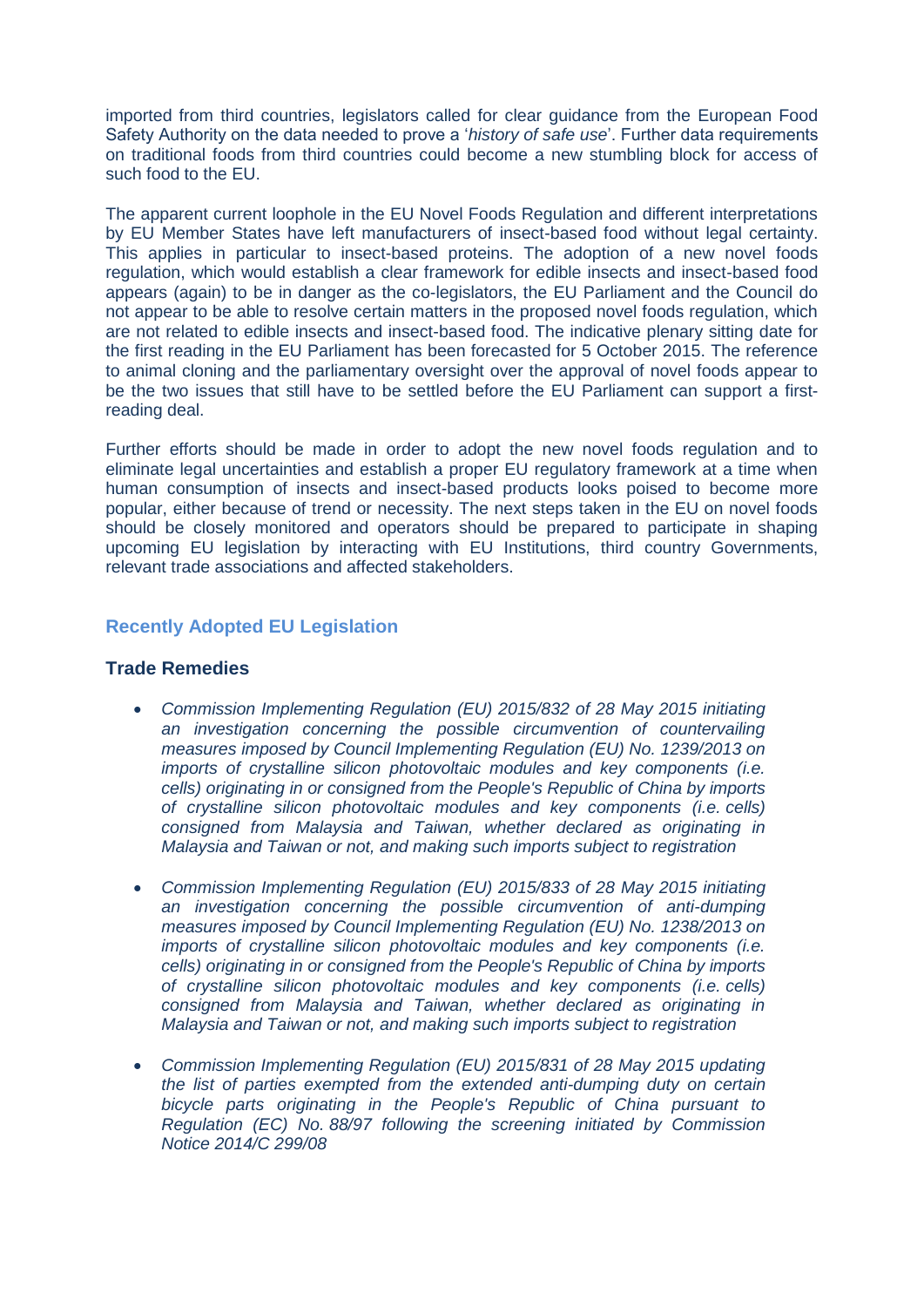- *[Commission Implementing Regulation \(EU\) 2015/782 of 19 May 2015](http://eur-lex.europa.eu/legal-content/EN/AUTO/?uri=uriserv:OJ.L_.2015.124.01.0009.01.ENG)  [amending Council Implementing Regulation \(EU\) No. 917/2011 imposing a](http://eur-lex.europa.eu/legal-content/EN/AUTO/?uri=uriserv:OJ.L_.2015.124.01.0009.01.ENG)  [definitive anti-dumping duty and collecting definitively the provisional duty](http://eur-lex.europa.eu/legal-content/EN/AUTO/?uri=uriserv:OJ.L_.2015.124.01.0009.01.ENG)  [imposed on imports of ceramic tiles originating in the People's Republic of](http://eur-lex.europa.eu/legal-content/EN/AUTO/?uri=uriserv:OJ.L_.2015.124.01.0009.01.ENG)  [China, by adding a company to the list of producers from the People's Republic](http://eur-lex.europa.eu/legal-content/EN/AUTO/?uri=uriserv:OJ.L_.2015.124.01.0009.01.ENG)  [of China listed in Annex I](http://eur-lex.europa.eu/legal-content/EN/AUTO/?uri=uriserv:OJ.L_.2015.124.01.0009.01.ENG)*
- *[Commission Implementing Regulation \(EU\) 2015/787 of 19 May 2015 imposing](http://eur-lex.europa.eu/legal-content/EN/AUTO/?uri=uriserv:OJ.L_.2015.125.01.0015.01.ENG)  [a provisional anti-dumping duty on imports of acesulfame potassium originating](http://eur-lex.europa.eu/legal-content/EN/AUTO/?uri=uriserv:OJ.L_.2015.125.01.0015.01.ENG)*  in the People's Republic of China as well as acesulfame potassium originating *[in the People's Republic of China contained in certain preparations and/or](http://eur-lex.europa.eu/legal-content/EN/AUTO/?uri=uriserv:OJ.L_.2015.125.01.0015.01.ENG)  [mixtures](http://eur-lex.europa.eu/legal-content/EN/AUTO/?uri=uriserv:OJ.L_.2015.125.01.0015.01.ENG)*
- *[Commission Implementing Regulation \(EU\) 2015/776 of 18 May 2015](http://eur-lex.europa.eu/legal-content/EN/AUTO/?uri=uriserv:OJ.L_.2015.122.01.0004.01.ENG)  [extending the definitive anti-dumping duty imposed by Council Regulation \(EU\)](http://eur-lex.europa.eu/legal-content/EN/AUTO/?uri=uriserv:OJ.L_.2015.122.01.0004.01.ENG)  [No. 502/2013 on imports of bicycles originating in the People's Republic of](http://eur-lex.europa.eu/legal-content/EN/AUTO/?uri=uriserv:OJ.L_.2015.122.01.0004.01.ENG)  [China to imports of bicycles consigned from Cambodia, Pakistan and the](http://eur-lex.europa.eu/legal-content/EN/AUTO/?uri=uriserv:OJ.L_.2015.122.01.0004.01.ENG)  [Philippines, whether declared as originating in Cambodia, Pakistan and the](http://eur-lex.europa.eu/legal-content/EN/AUTO/?uri=uriserv:OJ.L_.2015.122.01.0004.01.ENG)  [Philippines or not](http://eur-lex.europa.eu/legal-content/EN/AUTO/?uri=uriserv:OJ.L_.2015.122.01.0004.01.ENG)*

# **Customs Law**

 *[Regulation \(EU\) 2015/755 of the European Parliament and of the Council of 29](http://eur-lex.europa.eu/legal-content/EN/AUTO/?uri=uriserv:OJ.L_.2015.123.01.0033.01.ENG)  [April 2015 on common rules for imports from certain third countries](http://eur-lex.europa.eu/legal-content/EN/AUTO/?uri=uriserv:OJ.L_.2015.123.01.0033.01.ENG)*

## **Food and Agricultural Law**

- *Regulation (EU) 2015/754 of the [European Parliament and of the Council of 29](http://eur-lex.europa.eu/legal-content/EN/AUTO/?uri=uriserv:OJ.L_.2015.123.01.0027.01.ENG)  [April 2015 opening and providing for the administration of certain Union tariff](http://eur-lex.europa.eu/legal-content/EN/AUTO/?uri=uriserv:OJ.L_.2015.123.01.0027.01.ENG)  [quotas for high-quality beef, and for pigmeat, poultrymeat, wheat and meslin,](http://eur-lex.europa.eu/legal-content/EN/AUTO/?uri=uriserv:OJ.L_.2015.123.01.0027.01.ENG)  [and brans, sharps and other residues](http://eur-lex.europa.eu/legal-content/EN/AUTO/?uri=uriserv:OJ.L_.2015.123.01.0027.01.ENG)*
- *[Regulation \(EU\) 2015/753 of the European Parliament and of the Council of 29](http://eur-lex.europa.eu/legal-content/EN/AUTO/?uri=uriserv:OJ.L_.2015.123.01.0023.01.ENG)  [April 2015 on the import into the Union of agricultural products originating in](http://eur-lex.europa.eu/legal-content/EN/AUTO/?uri=uriserv:OJ.L_.2015.123.01.0023.01.ENG)  [Turkey](http://eur-lex.europa.eu/legal-content/EN/AUTO/?uri=uriserv:OJ.L_.2015.123.01.0023.01.ENG)*
- *[Regulation \(EU\) 2015/756 of the European Parliament and of the Council of 29](http://eur-lex.europa.eu/legal-content/EN/AUTO/?uri=uriserv:OJ.L_.2015.123.01.0050.01.ENG)  [April 2015 suspending certain concessions relating to the import into the Union](http://eur-lex.europa.eu/legal-content/EN/AUTO/?uri=uriserv:OJ.L_.2015.123.01.0050.01.ENG)  [of agricultural products originating in Turkey](http://eur-lex.europa.eu/legal-content/EN/AUTO/?uri=uriserv:OJ.L_.2015.123.01.0050.01.ENG)*

#### **Other**

 *[Commission Decision \(EU\) 2015/801 of 20 May 2015 on reference document](http://eur-lex.europa.eu/legal-content/EN/AUTO/?uri=uriserv:OJ.L_.2015.127.01.0025.01.ENG)  [on best environmental management practice, sector environmental](http://eur-lex.europa.eu/legal-content/EN/AUTO/?uri=uriserv:OJ.L_.2015.127.01.0025.01.ENG)  [performance indicators and benchmarks of excellence for the retail trade sector](http://eur-lex.europa.eu/legal-content/EN/AUTO/?uri=uriserv:OJ.L_.2015.127.01.0025.01.ENG)  [under Regulation \(EC\) No. 1221/2009 of the European Parliament and of the](http://eur-lex.europa.eu/legal-content/EN/AUTO/?uri=uriserv:OJ.L_.2015.127.01.0025.01.ENG)  [Council on the voluntary participation by organisations in a Community eco](http://eur-lex.europa.eu/legal-content/EN/AUTO/?uri=uriserv:OJ.L_.2015.127.01.0025.01.ENG)[management and audit scheme \(EMAS\)](http://eur-lex.europa.eu/legal-content/EN/AUTO/?uri=uriserv:OJ.L_.2015.127.01.0025.01.ENG) (notified under document C(2015) [3234\)](http://eur-lex.europa.eu/legal-content/EN/AUTO/?uri=uriserv:OJ.L_.2015.127.01.0025.01.ENG)*